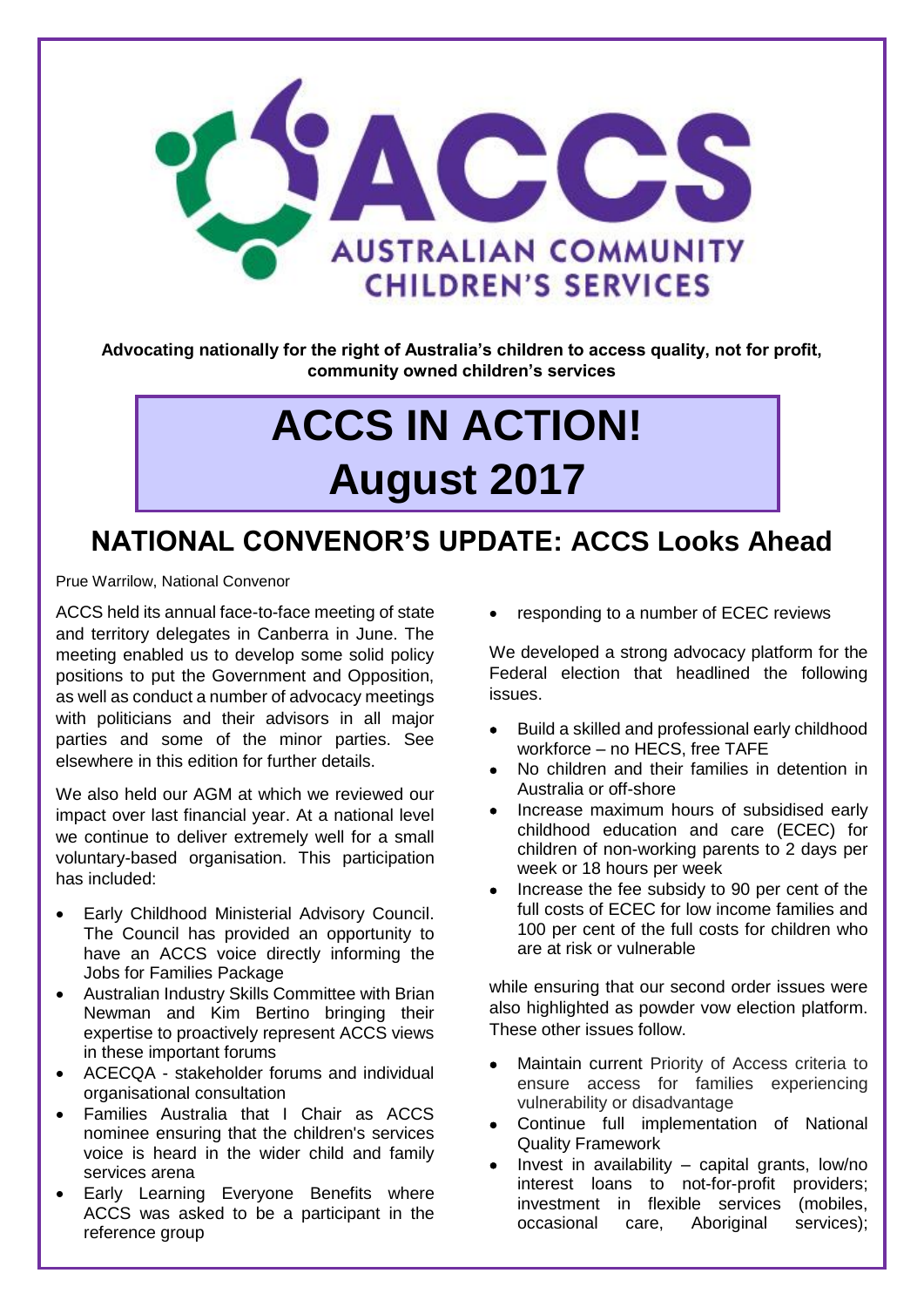investment in planning for early and middle years services

• Government paid parental leave

ACCS has a number of key challenges to consider moving forward.

- It is an increasingly competitive advocacy and lobbying market with more paid professionals in this space. How do we make sure that ACCS has a strong voice?
- ACCS needs to be very clear about its point of difference as the only state/territory and national group that represents not-for-profit ECEC services across all service types; no one else represents this service delivery model
- We need to think strategically and cleverly about how we maximise our reach and input to key politicians and bureaucrats
- It is important that we continue to obtain information from the grassroots, from our members and their families and children they work with who are directly impacted by government policies
- We need to work with the Australian Government to help with the successful implementation of the Child Care Package. This Package is a significant change and we want to make sure that it works for services, and children and families

ACCS is so much stronger with the support, assistance and direct input of our members into all the advocacy and lobbying work we do. I thank you all for the hard work and dedication of the state/territory representatives and members who advocate on a daily basis through their work for children to have the right to access high quality, affordable, not-for-profit children's services throughout Australia.

#### **TRENDS IN COMMUNITY CHILDREN'S SERVICES SURVEY – COMING SOON!**

The 4th Wave of ACCS *Trends in Community Children's Services Survey (TICCSS)* will be distributed shortly.

Since the introduction of the National Quality Framework in 2012, ACCS has conducted 3 previous waves of TICCSS researching how the community sector have engaged with and implemented the NQF. Previous waves have provided invaluable data which has been used to support ACCS advocacy work on state and national levels for a range of purposes including the review of the National Quality Framework and our responses to the various iterations of the Jobs

for Families Package. The National Reports on previous waves are available on the ACCS website [here](http://ausccs.org.au/?page_id=93)

ACCS is pleased to have received funding from the Community Services and Health Industry Skills Council to conduct another three waves of TICCSS, from 2017 to 2020. We are also glad to have QUT (Queensland Institute of Technology) on board as a critical friend for TICCSS, for these next waves. Community Child Care Association, the Victorian Branch of ACCS, has been contracted to do this research, with Prue Warrilow from Families At Work, leading the analysis and report writing phases.

Your views and experiences are a vital ingredient for effective advocacy for community children's services around Australia. In this  $4<sup>th</sup>$  wave we would like to hear about your service's experiences with the National Quality Framework, recruitment and retention of staff, ratios, waiting lists, fees and fee increases, and vulnerabilities in your community.

Please keep an eye out for the survey. Completing it and encouraging others to do the same is an easy way you can contribute to advocacy for our sector. Thank you for your ongoing support, we look forward to sharing the results with you later in the year.

#### **ACCS OPPOSES MERGER OF LARGE OSHC PROVIDERS**

ACCS has provided direct comment to the Australian Competition and Consumer Commission inquiry into the anti-competitive impact of a proposed merger between Camp Australia and Junior Adventures Group.

We are pleased to see that the Australian Competition and Consumer Commission has put out a media release voicing concerns about the proposed merger. They are continuing to investigate this issue so it is not too late to action.

- You can sign the NOSHSA petition opposing the merger [here](https://www.change.org/p/noshsa-maintain-choice-and-diversity-in-australian-out-of-school-hours-care-sector?recruiter=66638803&utm_source=share_petition&utm_medium=email&utm_campaign=share_email_responsive) (the ACCC reference that 1000 people have signed the petition in their statement - let's double that quickly!)
- Visit the ACCC [website](http://registers.accc.gov.au/content/index.phtml/itemId/1202418/fromItemId/750991) to read the Statement of Issues which invites submissions / feedback from interested parties before 25 August
- Follow [NOSHSA](https://www.facebook.com/Mytimeourplace4oshc/?hc_location=ufi) and [CCC](https://www.facebook.com/CommunityChildCareAssoc/) on Facebook for updates on this issue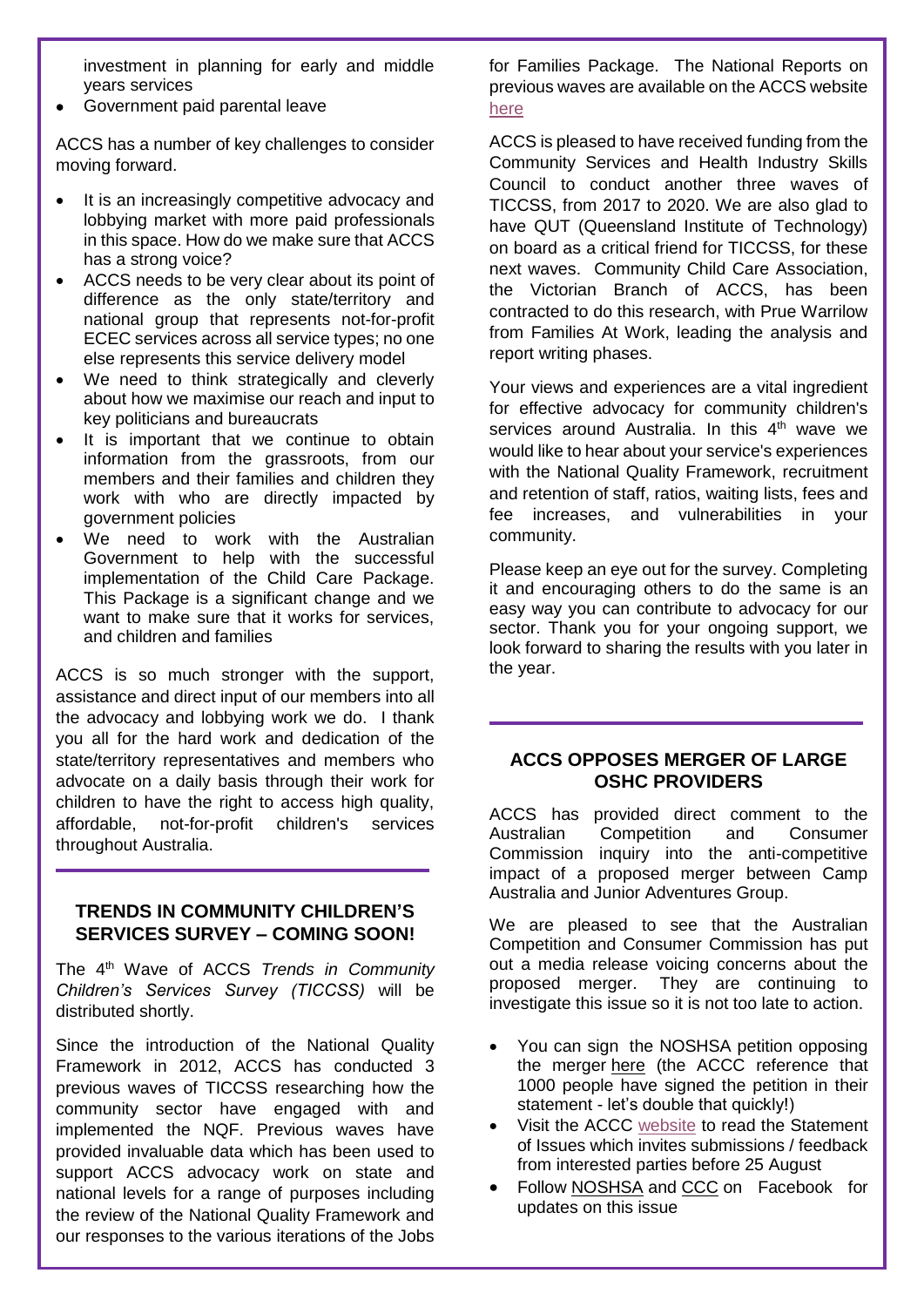## **ACCS NEEDS YOUR IDEAS ON FUNDING FOR UNIVERSAL ACCESS TO EARLY LEARNING IN THE YEAR BEFORE SCHOOL**

ACCS will be seeking the advice of our members on what you believe would be a sustainable model for federal policy to support access to early learning in the year before school.

The Federal Education Minister is seeking our advice on this important question and the ACCS National Executive is working on a survey to collect your good ideas.

#### **EARLY LEARNING EVERYONE BENEFITS**

ACCS is a supporter of the Early Learning Everyone Benefits campaign. The campaign parent survey is open until Friday 18 August – could you all please put out another reminder including the hyperlink to the survey: <https://eca8.typeform.com/to/nRAF9q>

In order to achieve our goals of building public awareness and understanding of the benefits of investing in early learning for Australia's future prosperity, and securing political commitment to increase access to quality programs that amplify children's development, we need to build a strong support base with educators and parents.

The priority this year is to increase the number of supporters signed up to our campaign, and following our Facebook page. Everyone who signs up will receive regular email updates (monthly), and liking the Facebook page means they see our helpful posts in their feed, and hopefully they will 'like', comment on or share them.

The most practical way to support the campaign if for your organisation to PROMOTE IT REGULARLY through your internal channels, to your staff, stakeholders and parents.

ECA has created a regular space for campaign content on its fortnightly Webwatch E-newsletter, which you can to [subscribe](http://online.earlychildhoodaustralia.org.au/services/massemail/default.aspx?action=subscribe&groupid=15) to, if you don't already.

#### **ACCS GUIDES VOCATIONAL TRAINING**

ACCS is pleased to announce that our nominee to the Australian Industry and Skills Committee Children's Education and Care Industry Reference Committee (IRC) was successful. Once again Brian Newman will ably represent the interests of the community children's services sector in this important consultative body.

Below is Brian's first report from the new IRC.

Brian Newman (ACCS Vic), Children's Education and Care Industry Reference Committee

As part of the revision of the Training Package, the IRC is establishing Technical Advisory Committees (TAC) to bring professional knowledge to the task. It is expected that the group will meet several times over the next six months. sometimes by telephone conference. There is still room for more people to join the TAC.

The skills needed are a good knowledge of the current training package, an understanding of the early and middle childhood children's services sector, and ideas to contribute to strengthening the quality of the training and education provided for our workforce.

If you would like to contribute to this important job, or have any questions, please contact either Brian Newman [\(b.newman@unimelb.edu.au\)](mailto:b.newman@unimelb.edu.au) or Melinda Brown [\(melinda.brown@skillsiq.com.au\)](mailto:melinda.brown@skillsiq.com.au) in the first instance. Ideally it would be great to have enough people to establish a separate Out of School Hours TAC to ensure that we address issues specific to that part of the sector.

#### **Ministerial Advisory Council for Child Care and Early Learning 15 June 2017 Communique**

On 15 June 2017, the Ministerial Advisory Council for Child Care and Early Learning (the Council) held its tenth and final meeting in Canberra. The Council Co-Chair Dr Jeff Harmer welcomed Council members to the meeting on behalf of the Minister.

The focus of the meeting was the implementation of, and transition to, the Australian Government's new child care arrangements, which will commence in full from 2 July 2018.

The Council was briefed on the nationwide information sessions on the new child care system that took place between 25 May and 13 June 2017. These information sessions were aimed at executives and directors of early learning and care services and provided attendees with information on the key changes to the child care system from July 2018. Overall, the sessions were very popular and well received.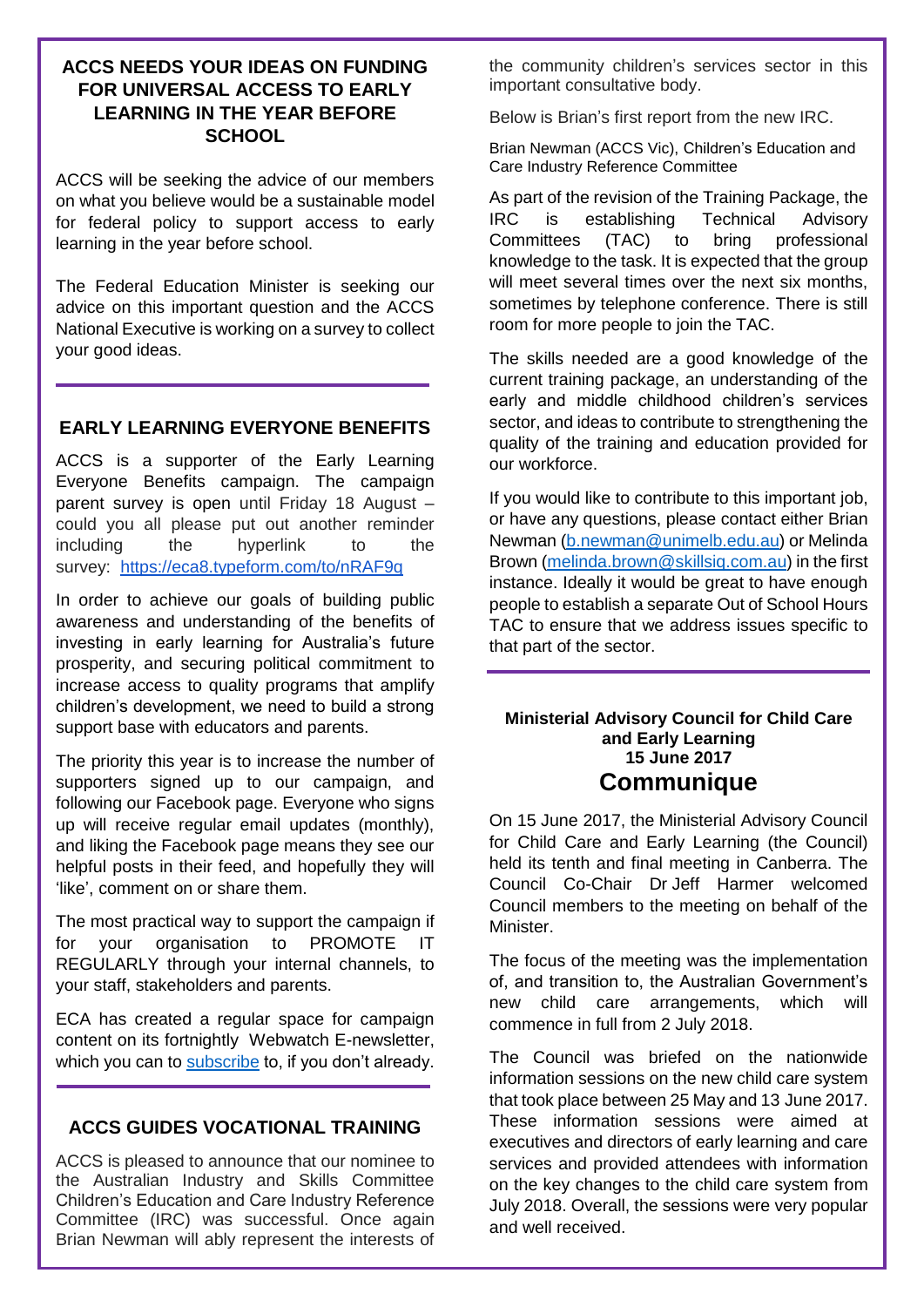Members were advised that the sessions also included information on the Community Child Care Fund (CCCF) Draft Program Guidelines, which were open for public comment throughout the consultation period. The draft guidelines describe how the program will operate, including eligibility, application and assessment processes. Along with the nationwide information sessions, the department ran consultation forums in June 2017 on the draft CCCF restricted non-competitive grant opportunity program guidelines. Members were updated on the feedback that was received as part of this process, as well as next steps for the CCCF.

Council members were briefed on departmental plans to establish an Implementation and Transition Reference Group, and a number of Implementation and Transition Working Groups, to ensure that key stakeholders can continue to provide input on the transition process as well as work with the department to finalise a number of key components of the new child care system.

The Council received an update on communication activities for the new child care system, in particular that there will be wide ranging communication as the Government and the department will be taking a multi-faceted approach. Members were advised that there will be a formal communications campaign designed to provide families and child care providers with key high level information about the new system and to prepare people for implementation.

Members were also briefed on planned communications activities to ensure families and service providers are engaged throughout transition, and have the information they need when they need it, to enable decision making that will assist with a smooth transition to the new arrangements. Members of the Council provided advice to the department on communication channels to reach families and service providers.

The Council received a briefing on the preliminary findings of the evaluation of the Nanny Pilot Programme and review of In Home Care currently being undertaken by the University of Queensland as well as future policy options for care in the family home.

Council members were given an update on the Community Support Program (CSP), which will cease on 30 June 2018. The department has recently issued letters of offer and new funding agreements to eligible services for the 2017-18 financial year. The department has also written to all CSP services to remind them of the cessation of the program and encouraged them to participate and provide feedback on the CCCF Draft Program Guidelines.

The Council was briefed on the progress of the transition of Budget Based Funded (BBF) services. Members were advised that in May 2017 the Minister for Education and Training, Senator the Hon Simon Birmingham, wrote to BBF services outlining the key elements of the new child care system, concentrating on the non-competitive grant opportunity that will be available through the CCCF.

Members were also briefed on the progress of the BBF transition consultancies, and were advised that all final baseline reports and transition plans have been provided to services by Pricewaterhouse Coopers (PwC) and PwC Indigenous Consulting. The consultants will also provide support to services to help them manage their transition to the new child care system based on these reports.

The Council was given an update on the new integrated Child Care IT system that will support the implementation of the new child care system from July 2018. Building of the new IT system commenced in January 2017 and it will provide a simpler user interface for services and families. streamline and automate the administration of child care payments and programs, and ensure more effective compliance and minimise fraudulent use of taxpayer funds. The new system will include a Families Portal for families to access public information about the new Child Care Subsidy and assess their eligibility for assistance.

Members were informed that registered third party software will still be needed to access the new IT system and that the department is currently working closely with third party software providers. Members were also informed that the new IT system will include a Provider Portal to access information or apply for approval to operate as a provider under family assistance law. The Provider Portal will not provide the additional functionality that registered third party software includes, such as rostering or financial tools, and is likely to be accessed only by a small number of child care providers.

This Council meeting was the final one before the Council lapses. Deputy Secretary Jackie Wilson thanked Council members and the Co-Chair for the advice and expertise they have contributed to the Council during their tenure and for their ongoing commitment to early learning and child care.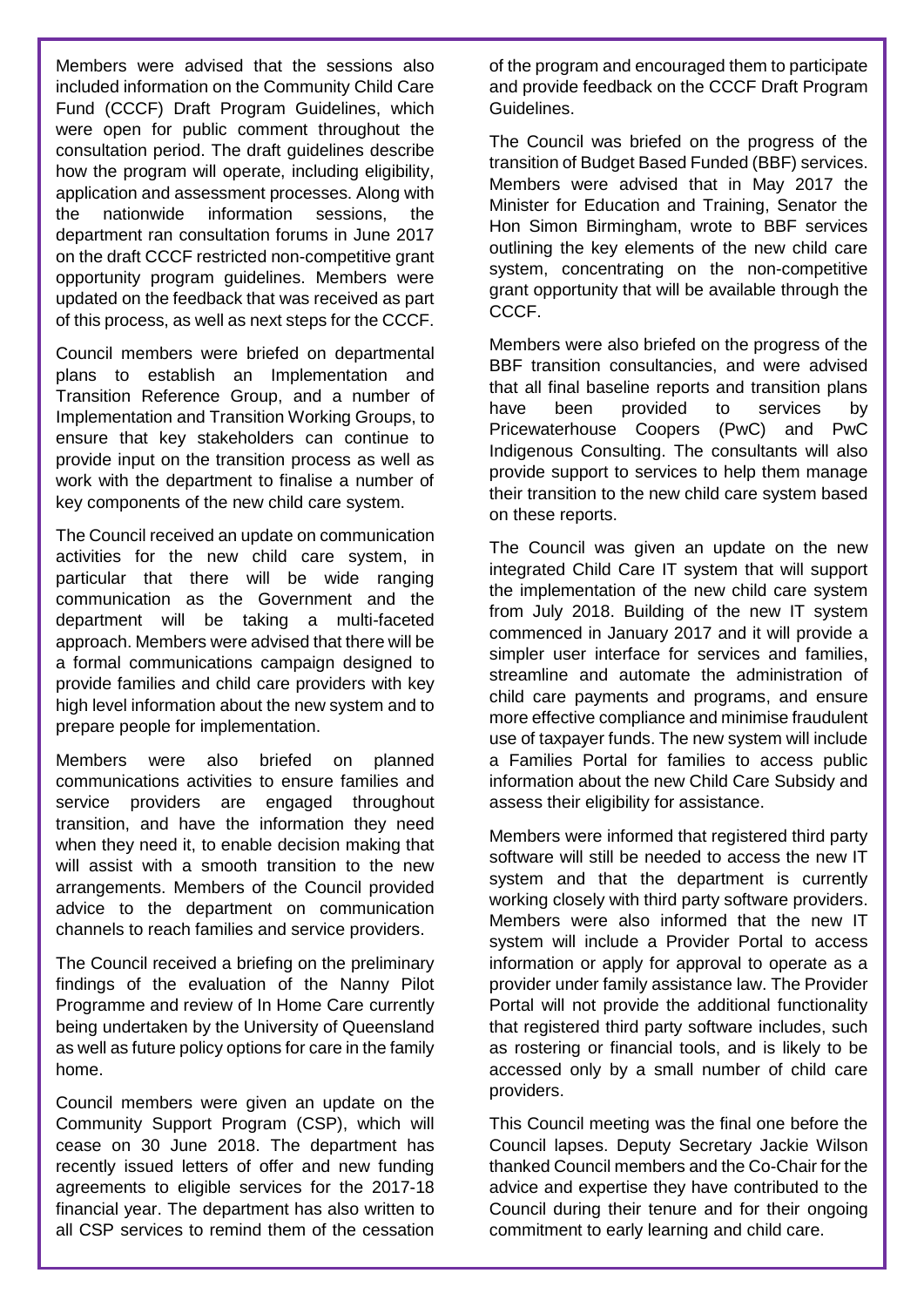## **ACCS BRANCH UPDATES**

#### **South Australia:**

The SA Government is reintroducing a planning model. Universal Access funding is available in LDC and preschool. Advisory and reference groups no longer exist or meet infrequently.

The SA ACCS branch has a new committee member and a more diverse membership. We are planning meetings with SA politicians, especially around the Jobs for Families Child Care package and the over-supply of LDC places.

#### **Western Australia**:

There is no Universal Access funding for Long day care centres. Places for 3 to 5 year olds are under utilised and fees are increasing.

With the change of state government to the ALP we were hoping that the decision to withdraw support for services would be reversed; however it appears there is no intention to do this and action will go ahead as previously planned under the Liberal Government.

It is expected that most services will have the building vested to them which means they will be responsible for all maintenance and insurances moving forward. Many of the services are over 30 years old which means there is a high level of upkeep required as well as some considerable outstanding work already; many need approximately \$200,000 spending on them to bring them up to standard. Services in affluent areas which were management have a healthy utilisation and budget will likely be able to sustain this expense. However we expect there will be some who do not fall into this bracket.

Carewest is currently applying for funding to explore options for a more sustainable community based model to support service sustainability moving forward e.g community hub/administration hub/ cluster management perhaps.

WA is behind in Assessment & Rating assessments and there are issues with consistency and experience.

#### **Tasmania:**

The Education Bill 2016 passed through parliament last year but it included clauses 8 & 9 that called for a review into the social and economic impact of lowering of the school starting age. The proposal is that children can start prep – full time school – at 4 years 6 months and in turn

start Kindergarten (which is part of the school system in Tasmania) at 3 years 6 months.

The Secretary to the Department of Education will present her report to Parliament in September with the results of the review. KPMG won the tender and their review included a survey sent out to all services, including FDC and OSHC state-wide and visits to 52 Centres across the state picked in a random sample. Focus group forums facilitated by Michael White, of MW Consulting to ascertain possible solutions to support the sector should clause 8 & 9 go ahead. (Michael White was formerly Deputy Secretary of Department of Education and Early Childhood Development, Victoria. He also held the positions of Director of School Education in Victoria and in the ACT, and Chief Executive Officer of the Victorian Curriculum and Assessment Authority.)

The Labor Opposition has stated that lowering the school starting age will not only have a social and economic impact, it will negatively impact the health and well being of the majority of children and if the reason behind the lowering of the school starting age is to give those children experiencing disadvantage a better start the money proposed to support the lowering of the school starting age could be better spend on child and family centres, launching into learning and early intervention programs.

The Green Leaves group is a new private operator with 9 centres open in Australia and 19 in the pipeline, especially in regional areas.

#### **Victoria:**

The Victorian Government is increasing its investment in ECEC under the new Early Childhood Reform Plan. Overall expenditure of \$202.1m includes:

- \$55.3m 'school readiness' funding needsbased model; will commence in 2019
- \$4.6m for 'quality improvement'
- \$10m for new ECEC services on school sites plus \$60m for 'early years infrastructure'
- \$81.1m for increased MCH and parenting support
- \$5.4m for Koori community support
- \$7.2m for transition to the NDIS

CCC is engaging with the ACCC examination of the impact on competition of the proposed merger of Camp Australia and Junior Adventures Group by owner, private equity firm Bain Capital.

#### **New South Wales:**

The State budget included \$217mill investment for Universal Access including in LDC centres.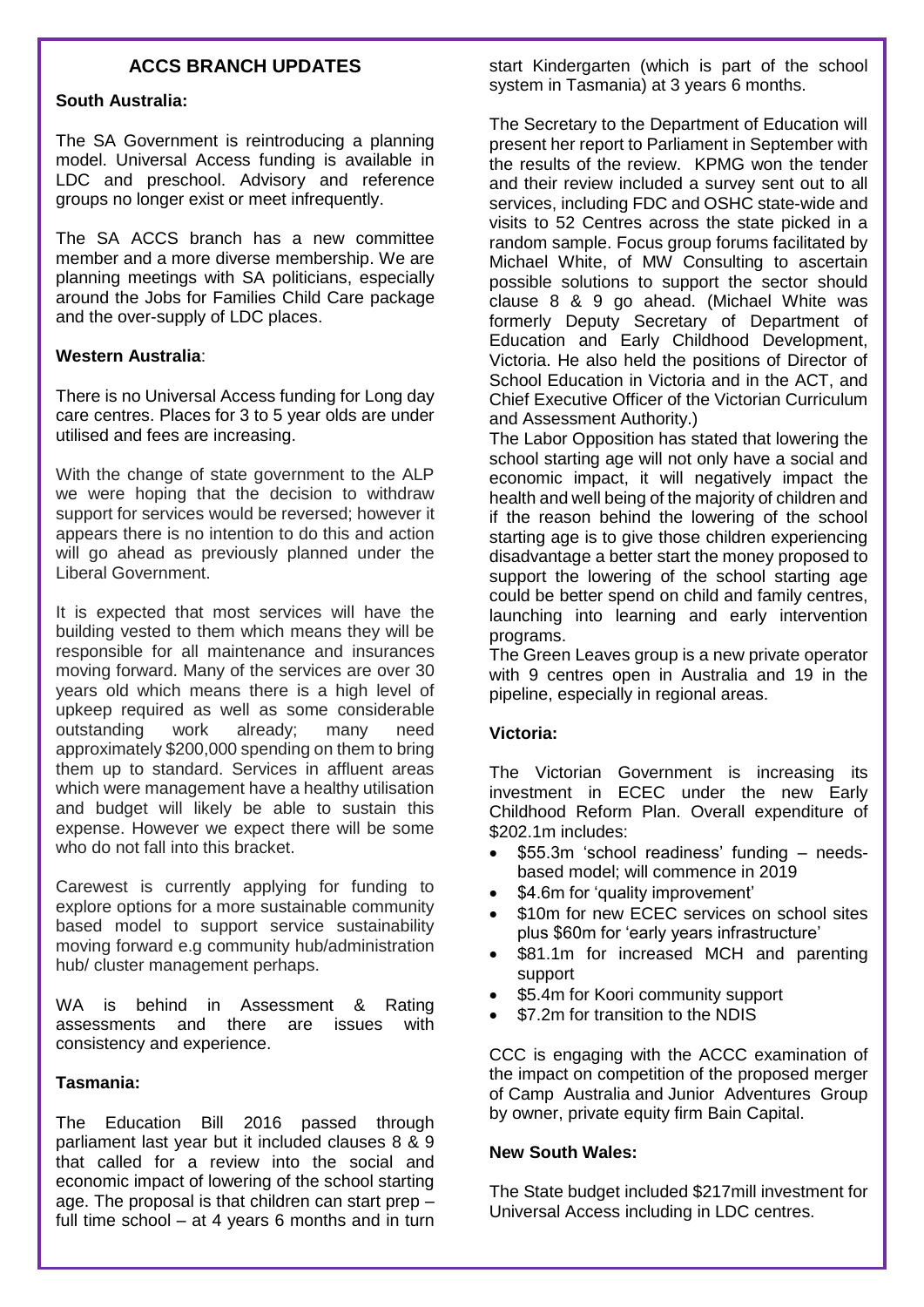NSW Government Child Care Services Planning Paper is addressing over and under supply, and planning mechanisms. NSW Government is also looking at strategies to improve the proportion of children services that are rated at meeting or exceeding NQF.

ACCS NSW Branch is holding policy forums for members and guests; the first one focussed on the Mitchell Institute Report *Quality Early Education for All: Fostering creative, entrepreneurial, resilient and capable learners.*

# **ACCS Delegates Meet In Canberra June 2017**

Delegates from five state branches met in Canberra in June for a meeting of the ACCS National Council. Over two days, delegates heard from guest speakers from Families Australia and Early Childhood Australia, discussing the role of social policy in advocacy and lobbying work, the National Framework on Child Safety and Wellbeing, positive and negative aspects of the Jobs for Families package and the importance of measuring outcomes including unintended

outcomes, as well as an update on the Early Learning Everyone Benefits campaign.

Delegates prepared discussion points for meetings with Politicians and Advisors at Parliament House and with the Commonwealth Department of Education, especially around the Jobs for Families Child Care Package. The ACCS response to the ALP vision for early childhood education and care was also crafted by the meeting.

On day two, after meetings at Parliament House, the ACCS delegates planned follow up communications to everyone we met with, to focus on what is best for children and provide an overview of our TICCSS research.

#### **ACCS AGM**

The 2017 Annual General Meeting was held in Canberra. The reappointed of the National Executive for another year was unanimously approved:

National Convenor: Prue Warrilow (NSW branch) Deputy National Convenor: Linda Davison (Vic branch)

National Secretary: Kim Bertino (NSW branch) National Treasurer: Sally Griffiths (WA branch)



# **ACCS MEMBERS BENEFIT FROM RELATIONSHIP WITH EDUCATIONAL EXPERIENCE**

ACCS is pleased to remind our members that whatever state or territory you work in, you are eligible for the 20% discount on purchases from Educational Experience.